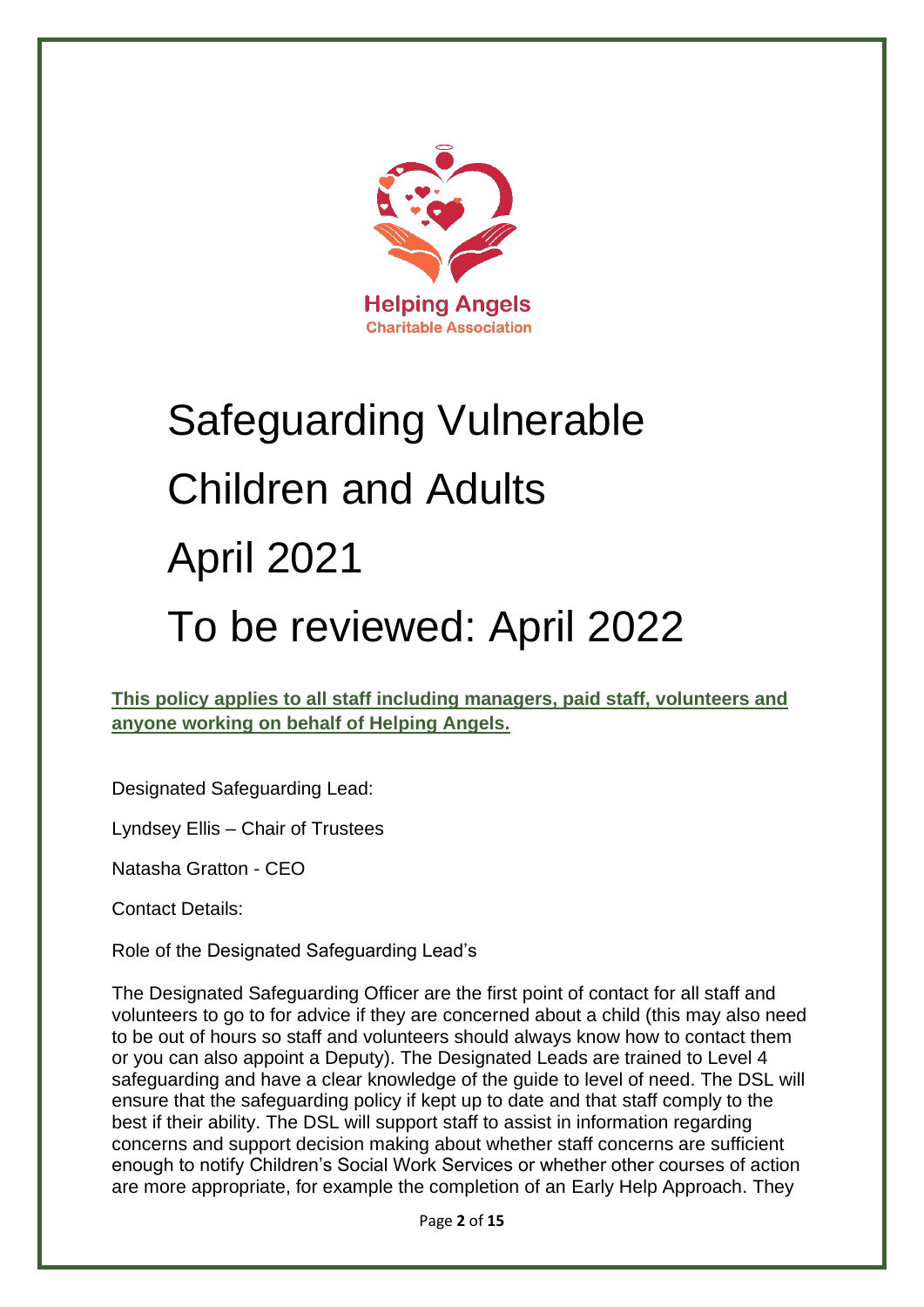ensure that concerns are logged and stored securely and attend safeguarding meetings to support the local authority.

### **Our Responsibilities**

Helping Angels Charitable Association supports vulnerable adults and children in Stoke on Trent and North Staffordshire to reach their full potential.

Helping Angels will ensure that it fulfils its responsibilities to work jointly with others to safeguard and promote the welfare of children, young people and vulnerable adults. Helping Angels is committed to working with other agencies to ensure that people in settings that we support are safeguarded. People who use services have a right to live and work in environments free from abuse and neglect. We understand as a company that children and vulnerable adults with additional needs and disabilities face additional safeguarding challenges and so provide the extra care to these families and support where required.

Helping Angels does not investigate issues of concern in relation to vulnerable adults and young people. Local authorities and the police hold the lead responsibility for responding to allegations of abuse in relation to adults, young people, and in coordinating the local interagency framework for safeguarding adults and children.

Helping Angels will bring to the attention of the local authority social services and the police any concerns in relation to safeguarding or allegations of abuse identified through any part of its work.

Helping Angels is committed to ensure all employees are level one safeguarding trained as a minimum and will continue to raise the aspirations and skillset for all employees. This will be re done every three years.

#### **What is the definition of a vulnerable adult?**

A vulnerable adult is defined as;

- A person aged 18 years and over " who is or may be in need of community care services by reason of mental or other disability, age or illness"
- Who is or may be unable to take care of him or herself or unable to protect him or herself against significant harm or exploitation (No Secrets, 2000)

A vulnerable adult can be anyone

- over the age of 18
- may not be able to protect themselves from abuse or harm
- receiving social care services or have a personalised budget
- who has physical or sensory impairment, learning disability or mental health problem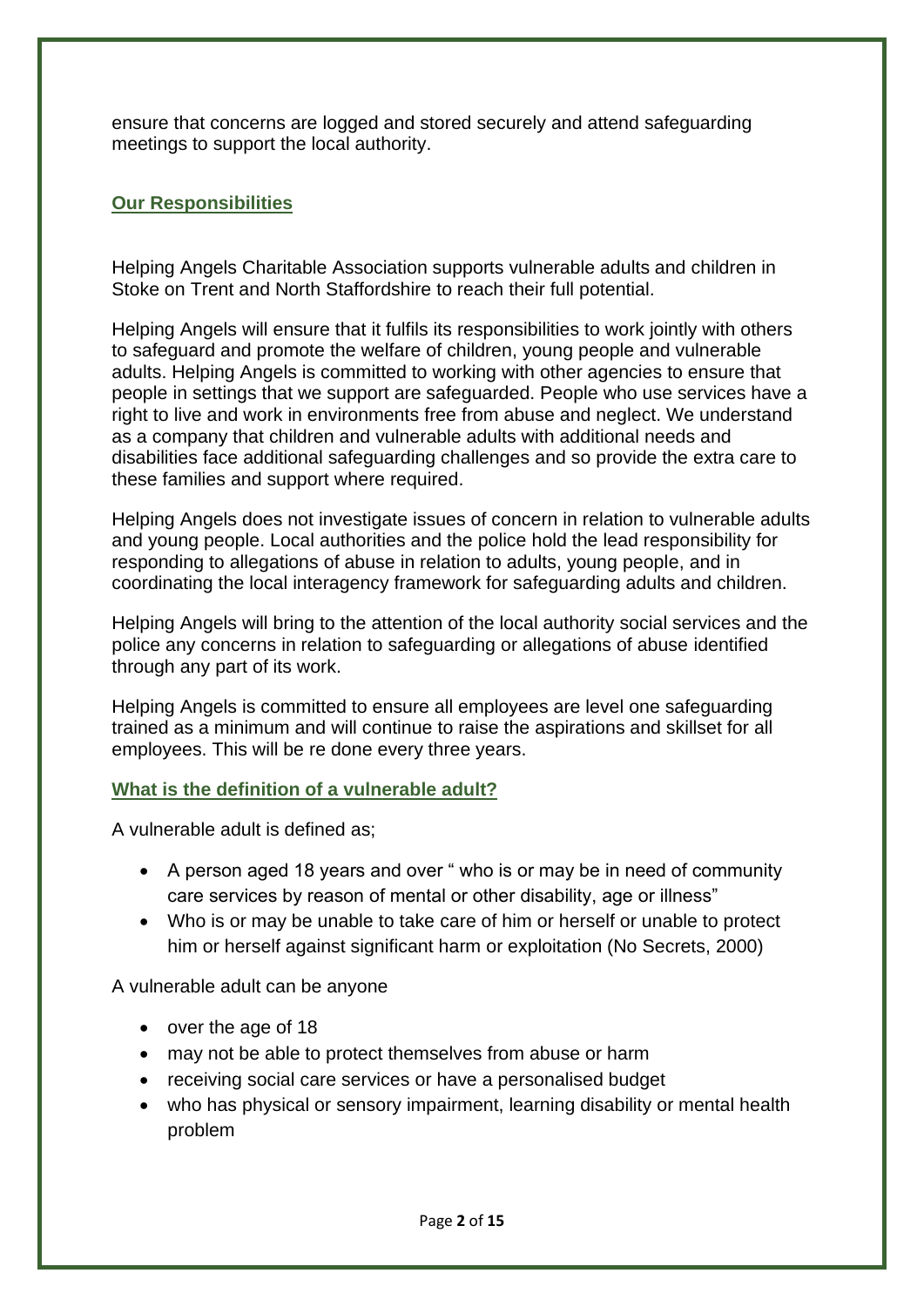# **The definition of safeguarding – children and young people**

In relation to children and young people, Helping Angels adopts the definition used in the Children Act 2004 and the Department for Education (DfE) guidance document: *Working Together to Safeguard Children* 2013 (paragraph 2), which define safeguarding and promoting children and young people's welfare as:

- protecting children from maltreatment
- preventing impairment of children's health or development
- ensuring that children are growing up in circumstances consistent with the provision of safe and effective care, and
- taking action to enable all children to have the best outcomes.

The above statutory guidance defines child protection as part of safeguarding and promoting welfare. Child protection is the activity undertaken to protect specific children who are suffering, or are likely to suffer, significant harm.

All employees must maintain a proper focus on safeguarding children, young people and vulnerable adults, and this must be reflected both in individual practice and in our internal policies and guidance. All permanent and contracted staff working with children and young people (including young people who are vulnerable adults) must:

- $\blacksquare$  give highest priority to their safety and welfare
- recognise, identify and respond to signs of abuse, neglect and other safeguarding concerns relating to children and young people
- respond appropriately to disclosure by a child, or young person, of abuse
- respond appropriately to allegations against staff, other adults and against themselves
- understand and implement safe practice in carrying out their duties in inspection
- be alert to the risks which abusers, or potential abusers, may pose and vigorously pursue concerns to ensure that providers are able to demonstrate a similar level of commitment
- be aware of the importance of the role of inspected services in promoting the safety and welfare of children and young people
- contribute, as necessary, to all stages of Ofsted's safeguarding and protection processes.

#### **What is abuse?**

Abuse is a behaviour towards a person that causes him or her harm, distress or threat to life. It can happen to anyone. Abuse can happen anywhere and in any setting. It is important to identify signs of abuse and act where necessary to safeguard an individual from abuse. This requires an understanding of situations that may create a risk of abuse or harm. There also needs to be a balance, in which an individual's choices are fully respected if they have the capacity to make them. The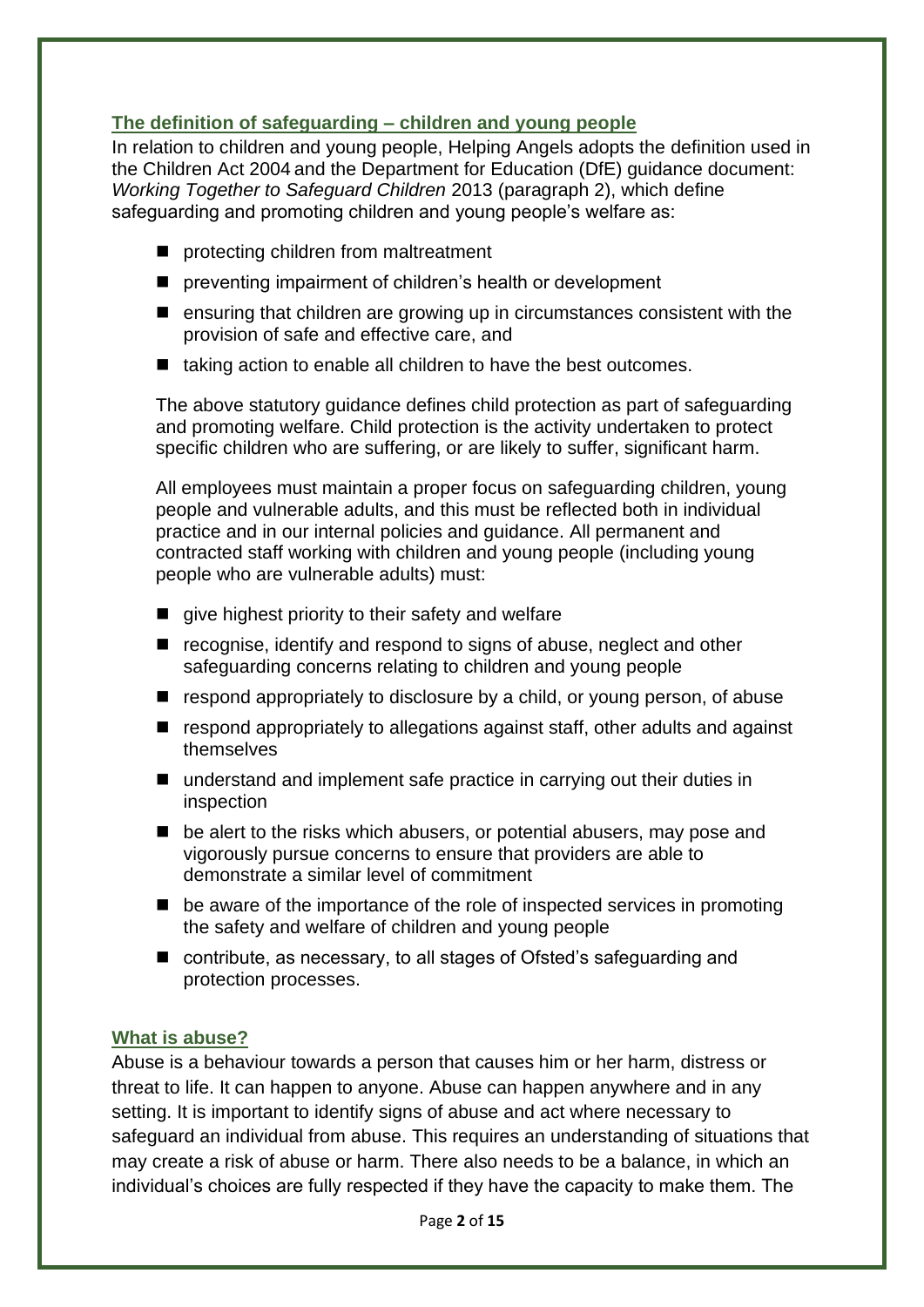choices and experiences of the individual involved should always be respected and they should ultimately guide any intervention in an adult abuse situation. If a person lacks capacity then the individual should be support within the best interest standards set out in the Mental Capacity Act 2005. (see Mental Capacity Act 2005)

#### **Physical Abuse**

Physical abuse is abuse involving contact with the intention to cause pain, injury, or other physical suffering or bodily harm. It could include hitting, tripping, kicking, shaking, burning, pulling hair, biting, pushing or using objects to cause pain or injury. It could be rough handling during care giving, for example lifting someone inappropriately instead of using the correct procedures or equipment. A person could be stopped from going out, locked in a room or tied to a chair or bed. In addition, symptoms of depression, emotional distress, and [suicidal ideation](about:blank) are also common features of people who have been physically abused.

#### **Possible indicators of physical abuse**

- Multiple bruising
- Fractures
- Burns
- Bed sores
- Fear
- Depression
- Unexplained weight loss
- Hair loss

#### **Emotional abuse/ Psychological**

Psychological abuse, also referred to as emotional abuse or mental abuse, is a form of [abuse](about:blank) characterized by a person subjecting or exposing another to behaviour that may result in psychological trauma, including anxiety, chronic depression, or posttraumatic stress disorder. Such abuse is often associated with situations of [power](about:blank) imbalance, such as abusive relationships, bullying, and abuse in the workplace. Honor Based Violence is also a type of emotional abuse where the honour code is set by male relatives and women who do not abide by their rules are punished for bringing shame on the family.

#### **Possible indicators of emotional abuse**

- Fear
- Depression
- Confusion
- Loss of sleep
- Unexpected or unexplained change in behaviour
- Deprivation of liberty could be false imprisonment. Aggressive shouting causing fear of violence in a public place may be an offence against Public Order Act 1986, or harassment under the Protection from Harassment Act 1997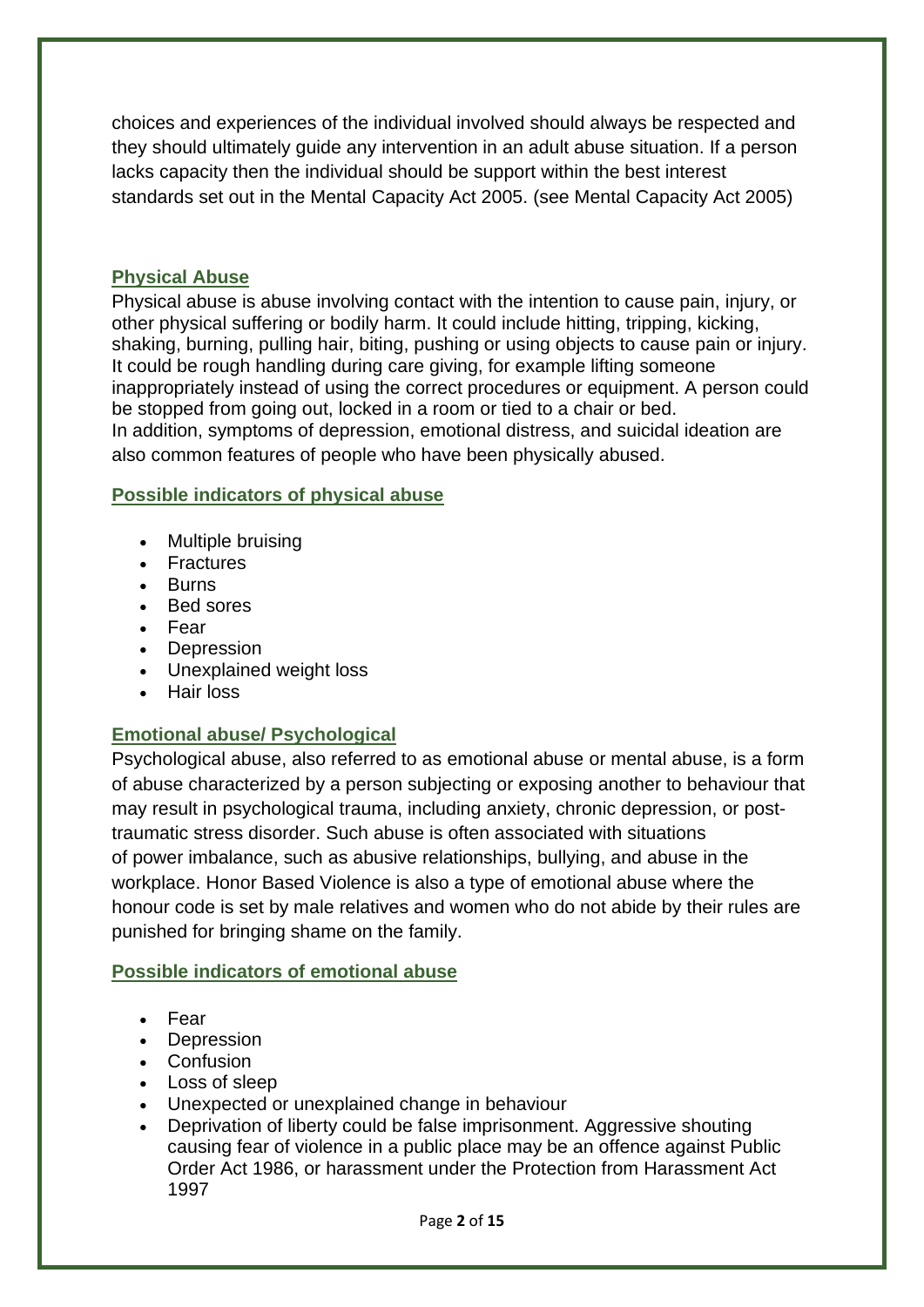#### **Sexual Abuse**

Sexual abuse could include a person forcing someone to have sexual intercourse or perform sexual acts that they do not want to do. It could consist of indecent exposure or teasing a person. A person may be forced to watch pornographic, sexual acts or a person could watch someone when they are undertaking personal care activities.

Female Genital Mutilation is a type of sexual abuse

Female genital mutilation (FGM) is the cutting, or partial or total removal, of the external female genitalia for cultural, religious, or other non-medical reasons. It is usually performed on girls between the ages of four and 10. It is also called female [circumcision](about:blank)

Sexual Exploitation and grooming are also types of sexual abuse: Child sexual exploitation (CSE) is a type of [sexual abuse.](about:blank) Children in exploitative situations and relationships receive something such as gifts, money or affection as a result of performing sexual activities or others performing sexual activities on them. Children or young people may be tricked into believing they're in a loving, consensual relationship. They might be invited to parties and given drugs and alcohol. They may also be [groomed](about:blank) and exploited [online.](about:blank) Some children and young people are [trafficked](about:blank) into or within the UK for the purpose of sexual exploitation. Sexual exploitation can also happen to [young people in gangs.](about:blank)

#### **Possible indicators of sexual abuse**

- Emotional distress
- Itching, soreness, bruises or lacerations
- Certain types of soiling on clothing
- Mood changes
- Change in usual behaviour
- Expressions of feelings of guilt or shame
- Difficulty in walking or sitting
- Disturbed sleep patterns.
- Unexplained gifts and changes in mood
- Going missing

#### **Neglect/Self Neglect**

Neglect is a passive form of abuse in which a person is responsible to provide care for a victim who is unable to care for him or herself, but fails to provide adequate care. Neglect may include the failure to provide sufficient supervision, nourishment, or medical care, or the failure to fulfil other needs for which the victim is helpless to provide for him or herself.

- Malnutrition
- Untreated medical problems
- Bed sores
- Confusion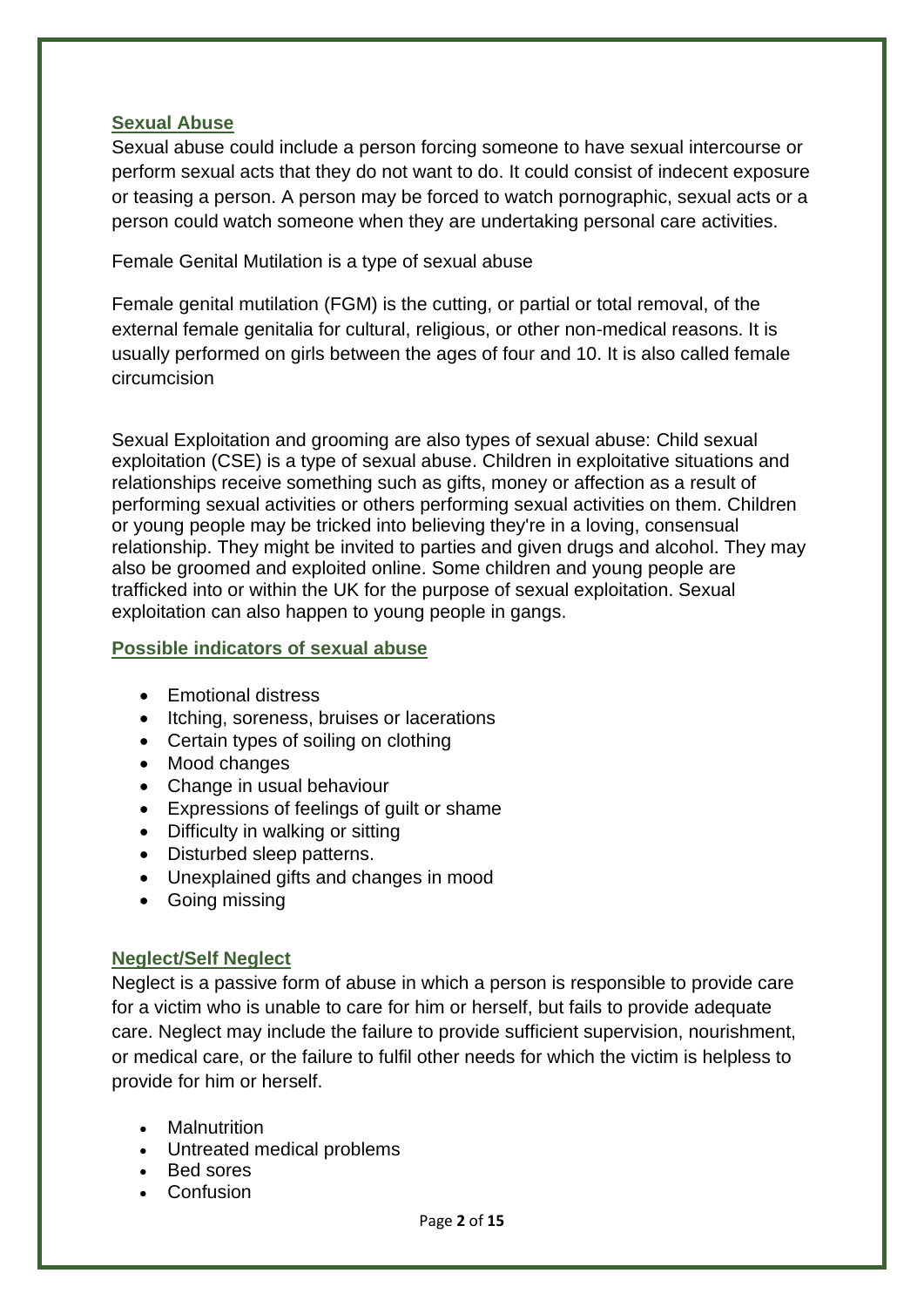- Over-sedation
- Deprivation of meals may constitute "wilful neglect"

### **Institutional abuse/Organisational**

Institutional abuse is the maltreatment of a person (often children or older adults) from a system of [power.](about:blank) This can range from acts similar to home-based child abuse, such as neglect, physical and sexual abuse, and hunger, to the effects of assistance programs working below acceptable service standards, or relying on harsh or unfair ways to modify behaviour. Possible indicators of institutional abuse:

- Inflexible and non-negotiable systems and routines
- Lack of consideration of dietary requirements
- Name calling; inappropriate ways of addressing people
- Lack of adequate physical care an unkempt appearance

#### **Financial abuse or material abuse**

Financial abuse (or material abuse) is, for example, illegal or unauthorized use of a person's property, money, pension book or other valuables (including changing the person's will to name the abuser as heir), often fraudulently obtaining power of attorney, followed by deprivation of money or other property, or by eviction from own home.

#### **Possible indicators of financial abuse**

- Unexplained withdrawals from the bank
- Unusual activity in the bank accounts
- Unpaid bills
- Unexplained shortage of money
- Reluctance on the part of the person with responsibility for the funds to provide basic food and clothes etc.
- Fraud
- Theft

#### **Discriminatory Abuse**

Discriminatory abuse exists when values, beliefs or culture result in a misuse of power that denies opportunity to some groups or individuals.

#### **Signs and indicators of this would be:**

- Poor service that does not meet the adults needs
- verbal abuse and disrespect
- exclusion of people from activities/services

#### **Domestic Violence**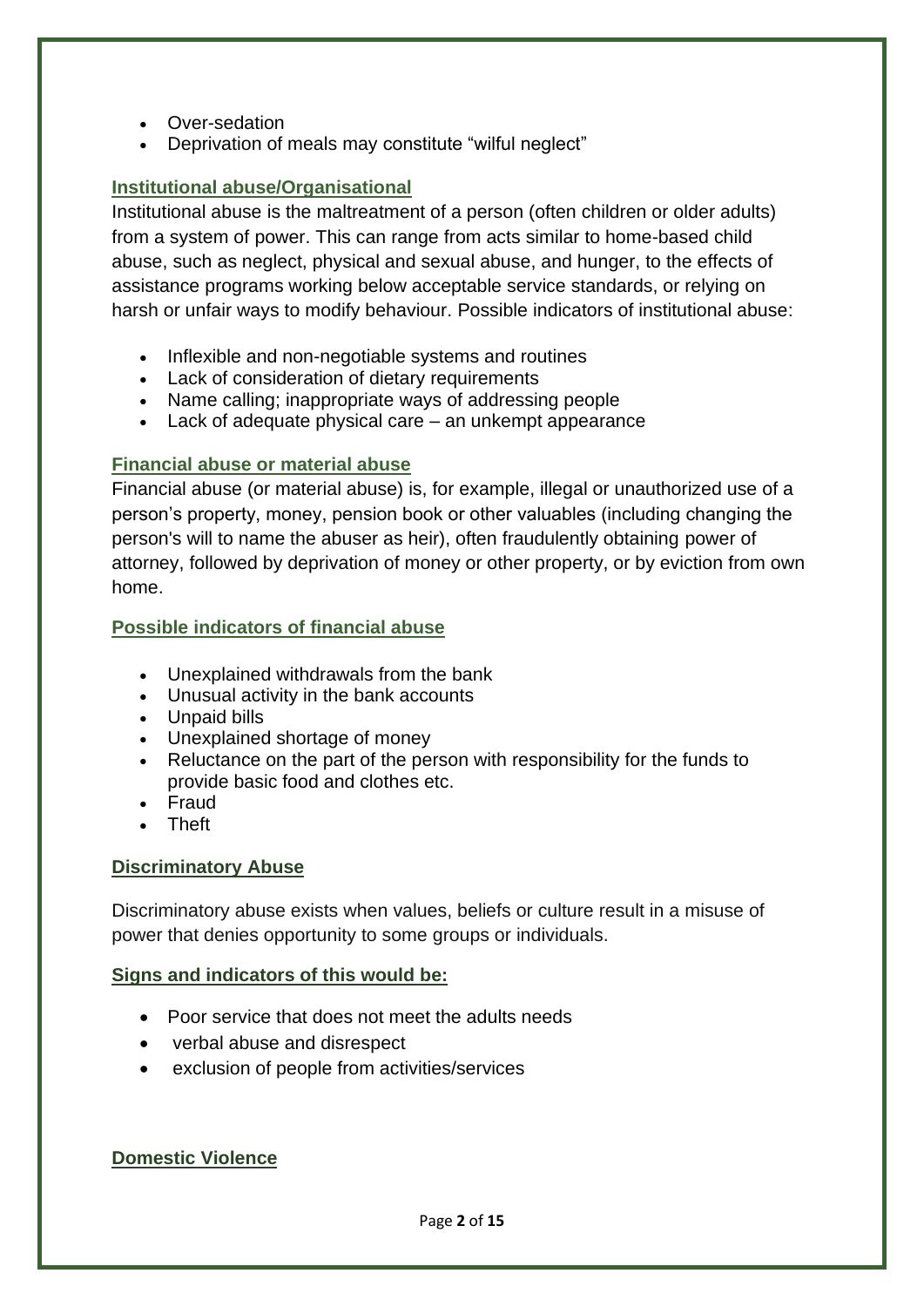Domestic Violence is a type of abuse that could be categorised under all or one of the previous categories

#### **Modern Slavery**

Modern slavery is considered a 'hidden' crime as it often takes place without people being aware that it is happening. Below are some key indicators to help raise awareness and enable our citizens to recognise the signs that modern slavery may be taking place plus links to more detailed information.

Modern slavery takes many forms including the trafficking of people, forced labour, servitude and slavery. Children (those aged under 18) are considered victims of trafficking, whether or not they have been coerced, deceived or paid to secure their compliance.

Modern slavery is a global problem that transcends age, gender and ethnicity.

Signs and indicators:

- Unable to travel alone
- Physical or psychological abuse
- Malnutrition
- Few or no personal belongings
- Avoid eye contact and appear frightened of strangers

#### **Child Exploitation – CE**

Employees may identify customers who are subject to or at risk of CE. However, some children/young people may be at higher risk of this e.g. care leavers, homeless young people. At times, these young people may lead chaotic lives and some engage in risky behaviour. However, no child or young person is ever responsible for the abuse to which they are subjected.

If staff/volunteers become aware of a child/young person who may be at risk of CE, they should report this to their manager in the first instance. Indicators may include:

- a. Missing from home for periods of time
- b. Regularly missing school/education
- c. Appearing with unexplained gifts
- d. Associating with other young people involved in CE
- e. Having older boyfriends/girlfriends

Helping Angels work in partnership with number of local agencies. Employees should refer to this Safeguarding Policy and report concerns immediately to their manager or designated Safeguarding Lead.

#### **Safeguarding and Social Media**

Social Media Guidance for staff working with children and young people

Page **2** of **15**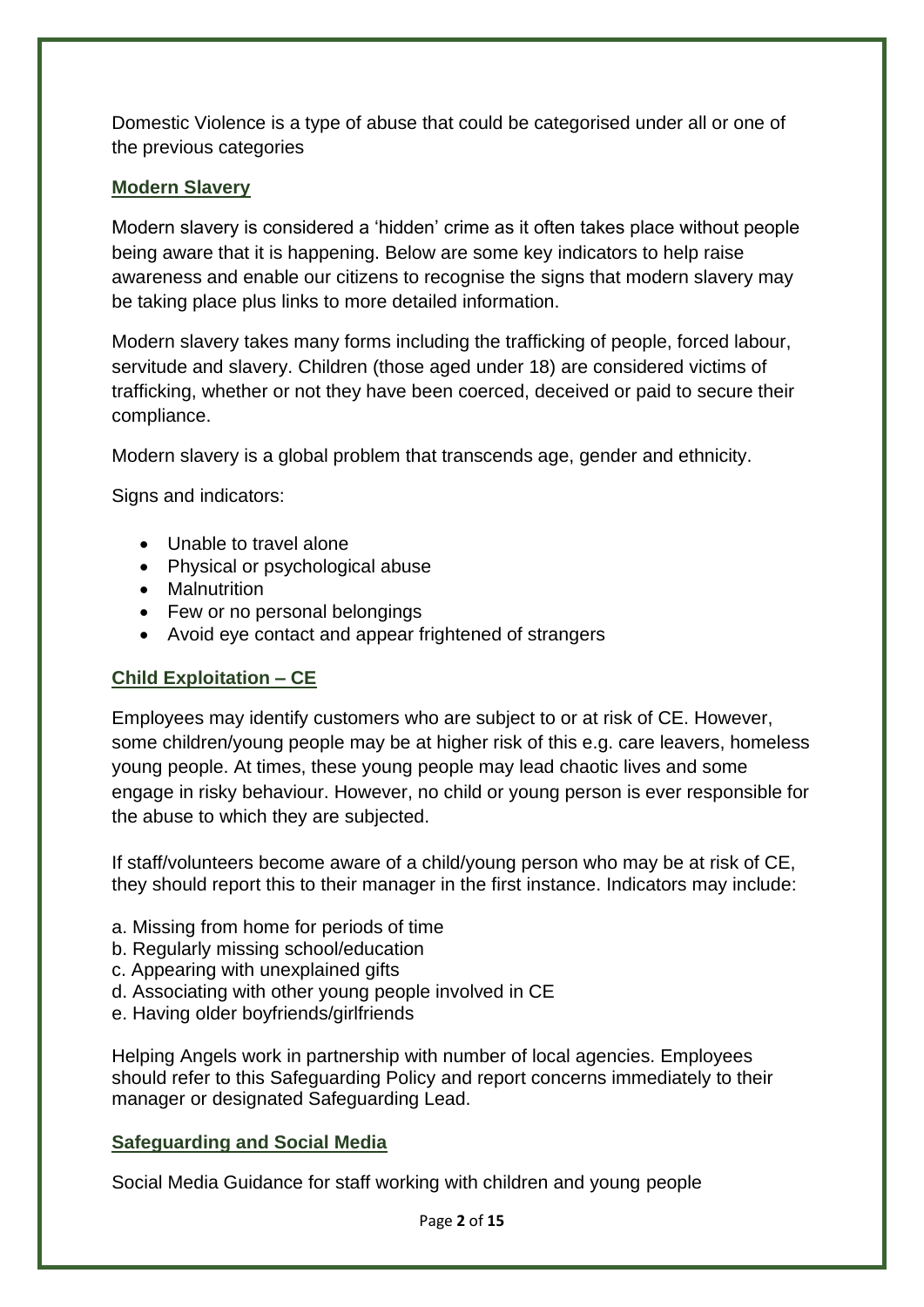#### **What do we mean by Social Media?**

'Social media' in this document means any electronic communication that enables people to stay in touch online. This includes apps in which you and others contribute to both shared and private conversations with organisations, communities and individuals.

# **Background**

Social media has become an important part of everyday life. It is an exciting and engaging way of keeping in touch with friends and family, as well as people, groups and brands beyond daily life. Social media at Helping Angels covers both private conversations (e.g. WhatsApp) and public conversations (e.g. Facebook). Although these are obviously very different types of communications, our safeguarding responsibilities apply to both cases. Many of the children and young people in our care expect to use social media as a default method of communication – even more than talking face to face or on the phone. As we have started using social media more regularly, the number of stories about inappropriate use of technology, grooming behaviour and an inability to challenge colleagues has grown, which means that we need clear practice guidance for our workforce around safer working practice in this area.

**Individuals who work with children and young people, or adults who are their parents and carers, whether in a voluntary or paid capacity, must always keep their professional role in mind regardless of the method of communication with a child.** 

All communications with a child, regardless of how they take place, should be considered to carry the same weight. As a professional supporting a child or young person, you should ensure you document online conversations, chats or interventions as well as you would through any other channel, for instance face-toface or phone conversations. All communications with a child or young person, regardless of channel, must be recorded in their care record.

# **What happens if a Helping Angels person abuses their access to social media?**

This guidance refers to best, safe and poor practice regarding the use Social Media. Helping Angels Safeguarding Code of Conduct outlines the behaviour expected of all staff, workers and volunteers, and treats any breach the same whether it is online or offline.

Inappropriate use of social media may breach Helping Angels Safeguarding Code of Practice, IT Code of Practice and Data Protection Policy and could put the lives or livelihoods of children at risk. Failure to use social media appropriately may result in disciplinary action being taken, up to, and including dismissal, or result in the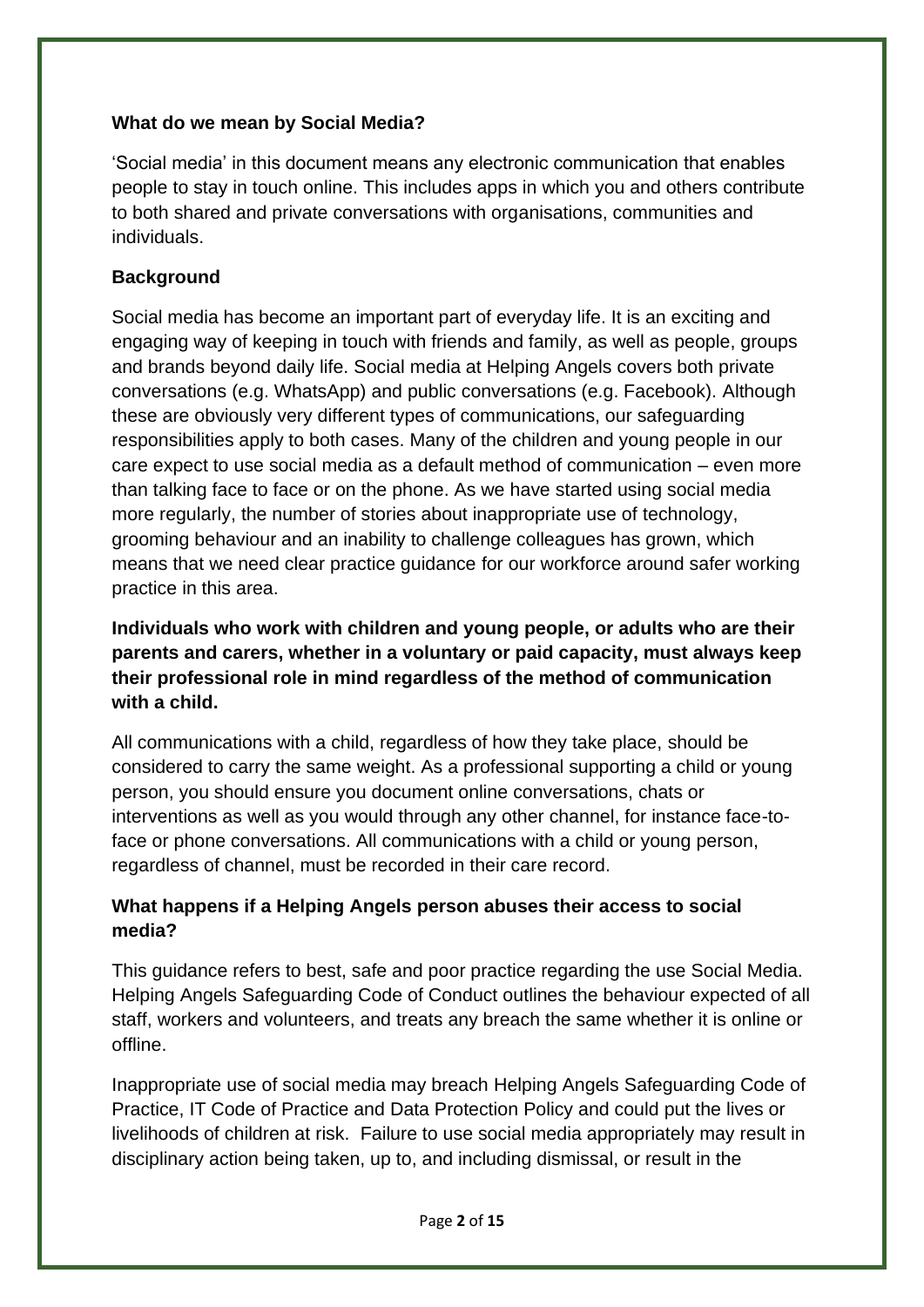termination of an individual's working agreement or involvement as a volunteer with Helping Angels as appropriate.

In certain circumstances breaches may also result in reports to Regulatory bodies, relevant Local Authorities and/or the police, as appropriate.

Make sure you are confident in your use of social media before you begin, and never feel pressured to communicate with children, customers, families or other professionals through any channel that you are not personally comfortable with.

# **Code of conduct for Staff and Volunteers**

It is important that all adults working with children and vulnerable adults understand that the nature of their work and the responsibilities related to it and as such, places them in a position of trust.

Working to the code of conduct is essential practice for Helping Angels and its employees, the following code conduct compliment our existing code of conduct policies.

- 1. Always remember that while you are caring for other people's children you are in a position of trust and your responsibilities to them and the organisation must be uppermost in your mind at all times.
- 2. Never use any kind of physical punishment or chastisement such as smacking or hitting.
- 3. Do not smoke in front of any child or young person.
- 4. Do not use unprescribed drugs or be under the influence of alcohol.
- 5. Never behave in a way that frightens or demeans any child or young person.
- 6. Do not use any racist, sexist, discriminatory or offensive language.
- 7. Do not give your personal contact details / personal website details to children, parents and carers.
- 8. Do not use internet or web-based communication channels to send personal messages to/ befriend children.
- 9. The use of mobile phones or any other devices to take images of children must be carefully managed. You should always check if photographic consent has been authorised and recorded. Do not take images on your own mobile phones.
- 10. Generally you should not give children presents or personal items. The exceptions to this would be a custom such as buying children a small birthday token or leaving present or help to a family in need such as equipment to enable them to participate in an activity. Similarly do not accept gifts yourself other than small tokens for appropriate celebrations, which you should report within the gift reporting book.
- 11. You should not invite a child to your home or arrange to see them outside the set activity times. Should the need arise to invite a child into your home then a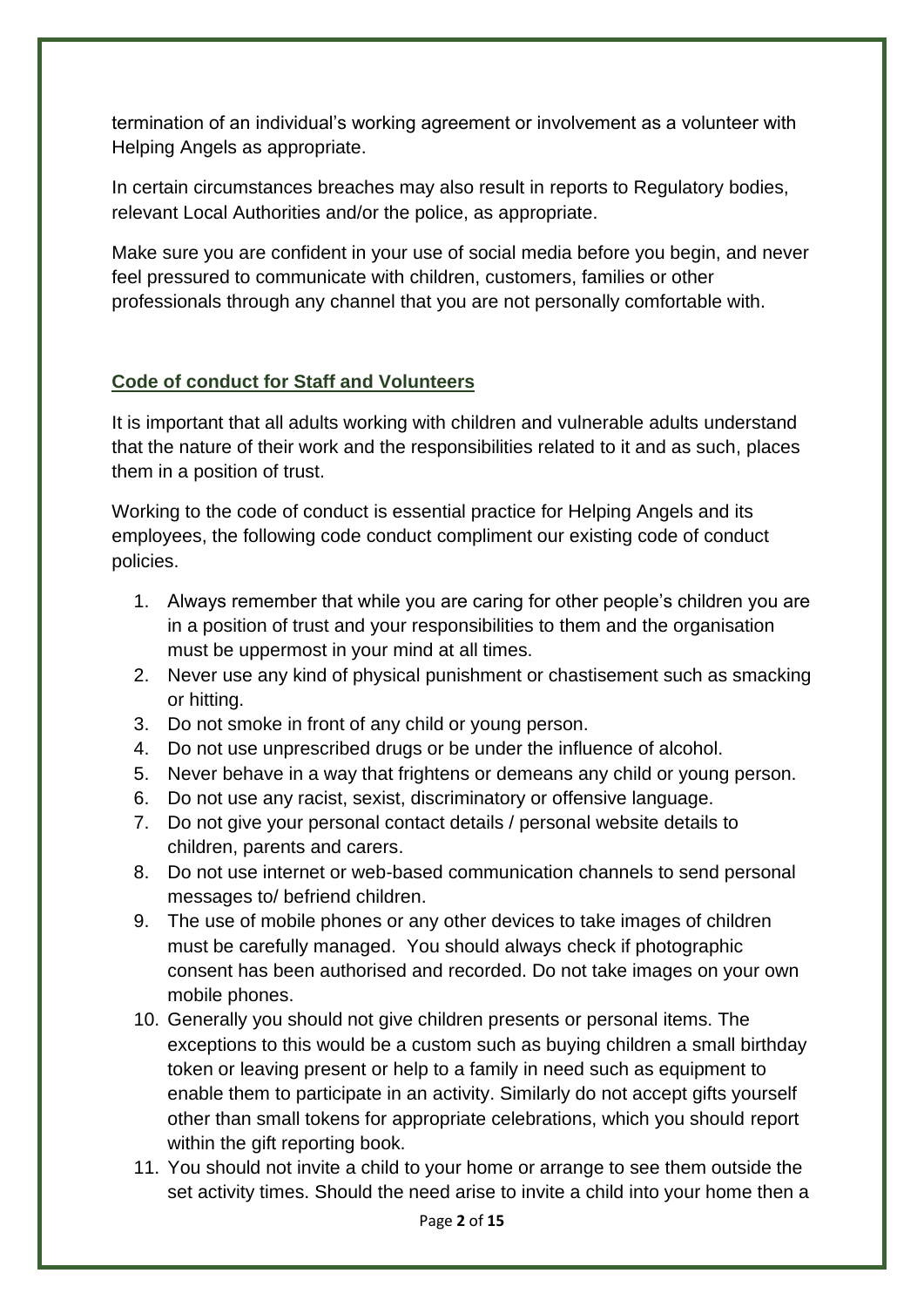discussion with a senior manager must be conducted in order to ensure this is the most appropriate action.

- 12. You should not engage in any sexual activity (this would include using sexualised language) with a child you meet through your duties or start a personal relationship with them, this would be an abuse of trust.
- 13. Exercise caution about being alone with a child. In situations where this may be needed (for example where a child wants to speak in private) think about ways of making this seem less secret for example by telling another worker or volunteer what you are doing and where you are, leaving a door ajar, being in earshot of others and lastly note the conversation in the daily log.
- 14. Physical contact should be open and initiated by the child's needs, e.g. for a hug when upset or help with toileting. Always prompt children to carry out personal care themselves and if they cannot manage ask if they would like help.
- 15. Do talk explicitly to children about their right to be kept safe from harm.
- 16. Do listen to children and take every opportunity to raise their self-esteem.
- 17. Do work as a team with your co-workers/volunteers. Agree with them what behaviour you expect from children and be consistent in enforcing it.
- 18. If you have to speak to a child about their behaviour remember you are challenging 'what they did' not 'who they are'.
- 19. Do make sure you have read the Safeguarding children procedure and that you feel confident that you know how to recognise when a child may be suffering harm, how to handle any disclosure and how to report any concerns.
- 20. Do seek advice and support from your colleagues, activity leaders or supervisors and your Designated Safeguarding Lead (DSL).
- 21.Do seek opportunities for training such as that available through your team leader or highlighting your training needs during supervisions.

#### **Prevent Policy**

1. Radicalisation is comparable to other forms of exploitation and is therefore considered a safeguarding issue that all staff must be aware of. The process for escalating concerns and procedures regarding how to make a referral to the relevant authorities on this specific matter follow below.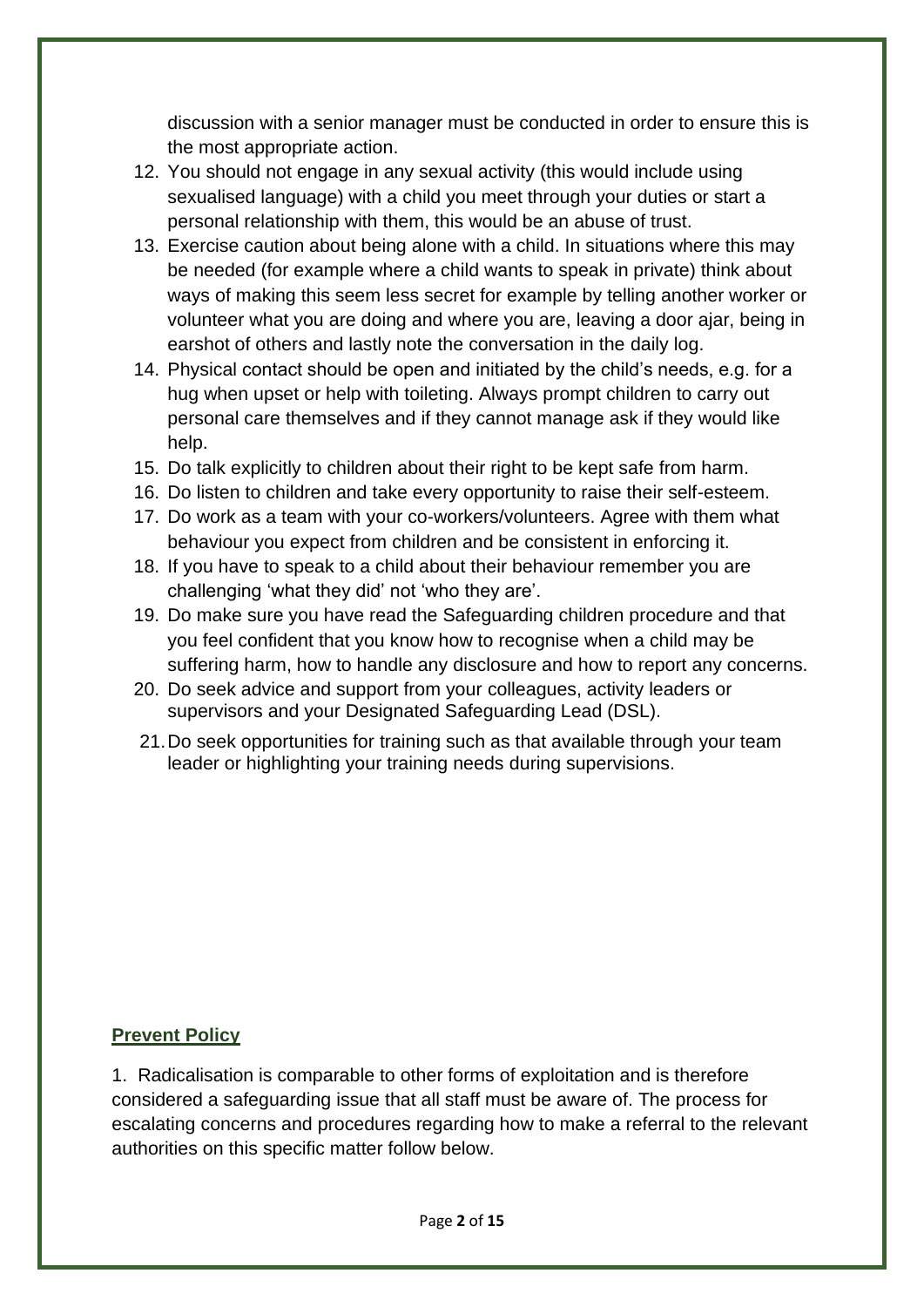2. The emphasis is upon supporting vulnerable children, young people, and adults. There is no expectation that Helping Angels will take on a surveillance or enforcement role as a result of fulfilling our Prevent duty. The Prevent Concern promotes a multiagency approach, Helping Angels will continue to work alongside Local Safeguarding Children Boards and partner agencies.

3. A **Prevent Concern** does not have to be proven beyond reasonable doubt; it should be based on something that raises concerns, which is assessed by using professional judgement.

4. **Extremism** is defined in the Prevent Strategy 2011 as vocal or active opposition to fundamental British values, including democracy, the rule of law, individual liberty, and mutual respect and tolerance of different faiths and beliefs.

5. **The Terrorism Act 2000 defines terrorism** as an act that endangers or causes serious violence to a person/people and/or damage to property; or seriously interferes with or disrupts an electronic system.

6. **Radicalisation** is defined as the process by which people come to support terrorism and violent extremism and, in some cases, to then participate in terrorist groups.

Radicalisation should be considered as an 'additional vulnerability' under Chapter 11 of the Working Together to Safeguard Children Guidance (2010). There is no obvious profile of a person likely to become involved in extremism or a single indicator of when a person might move to adopt violence in support of extremist ideas.

Indicators for vulnerability to radicalisation can be similar to those for other forms of abuse and may particularly include:

- Distance from cultural heritage
- Experience of migration
- Experience of racism and discrimination
- Family members or friends associated with extremist groups
- Family tensions
- Sense of isolation and feelings of failure

It is important to note that not all individuals at risk of radicalisation and acts of terrorism are susceptible or vulnerable and they may be acting out of choice.

**Risk Assessments:** The level of risk will vary across different parts of the UK. Local Safeguarding Children Boards, Children's Services, Early Years Centres, and Employment Training and Skills practitioners should ensure they are informed of the particular risks in their areas and work with other agencies in assessing risks where appropriate.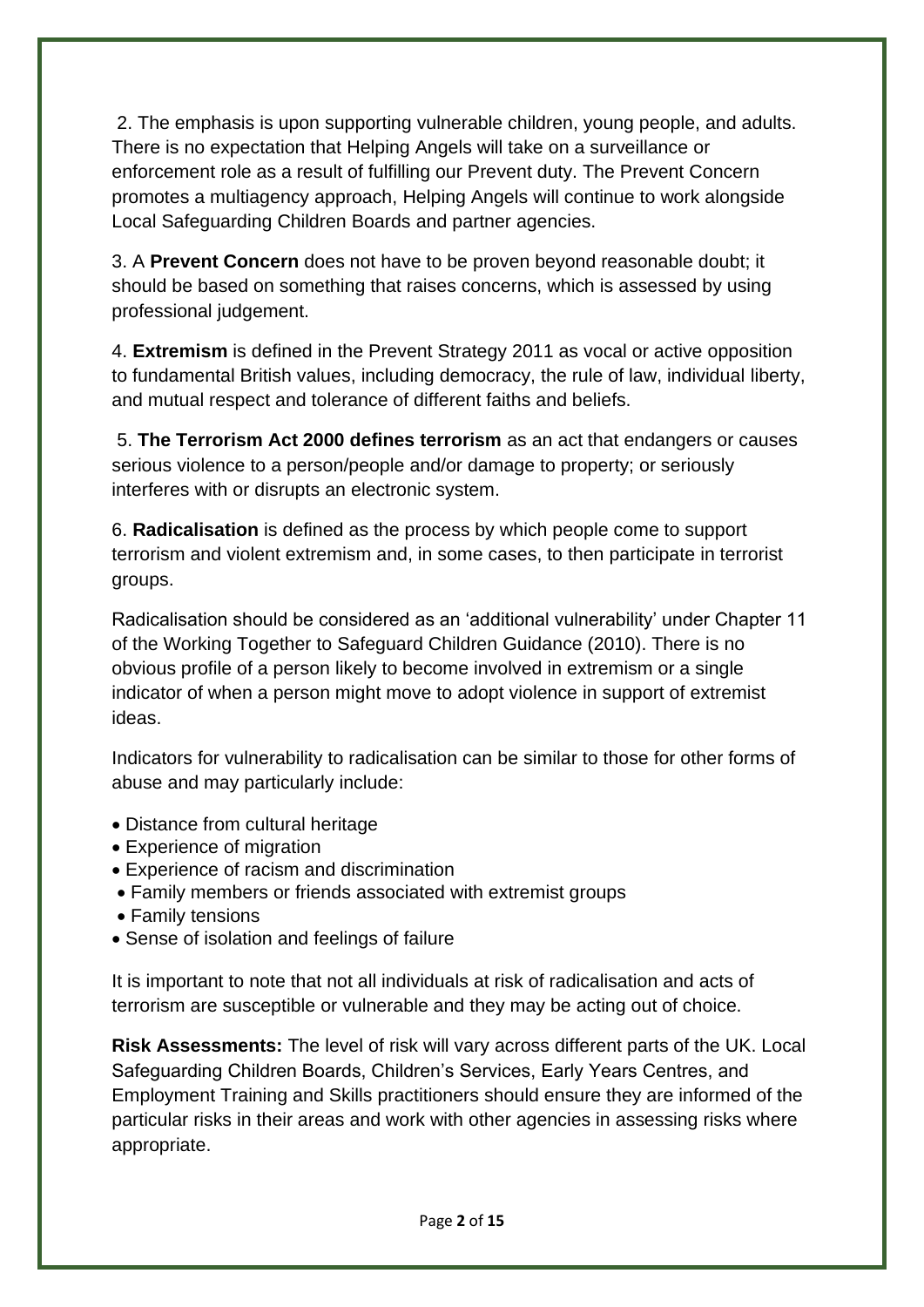Training will be provided proportionately for all relevant staff dependent upon their role and links to front line service delivery. The approach to training will be to adopt a 'Train the Trainer' model to ensure staff and volunteer's knowledge and changes in practices within and across the organisation.

#### **Making a Report**

#### **Action: An employee/volunteer may have concerns as a result of:**

- A direct disclosure
- An observation
- An expression of concern or complaint made by another person

If you suspect that a child/adult at risk is at immediate risk or actually engaged in the planning or implementing of an act of terrorism, take the following course of action immediately: a) Contact your line manager or Designated Safeguarding Lead.

**Action: Line Manager**/**DSL** Ensure any reported Prevent Concerns are managed in accordance with these procedures and where necessary escalated to the relevant authorities.

#### **Dealing with Disclosures**

Children and vulnerable adults rarely disclose a secret if they have decided not to. Therefore, if a child or vulnerable adult has revealed to you that they have been or are being abused, it is a sign they trust you and speaking to you will be helpful.

Children and vulnerable adults can disclose abuse at any time. It may be the abuse happened and ended years ago or that the abuse continues to happen. Many children and vulnerable adults do not disclose abuse at all during childhood.

Disclosures can be stressful for the child and vulnerable adult and for you as a professional; however there are points to remember:

**Give them your full attention -** They may not always choose the best location to disclose abuse so think about moving to a quieter place so you can hear them. Let them know you want to give them your full attention. Respect their wishes about the best place as some places may trigger memories (i.e. Being alone with an adult in as isolated area)

**Maintain a calm appearance -** A disclosure can be overwhelming and distressing to hear but it is important to stay calm and patient.

**Don't be afraid of saying the wrong thing - Try not be distracted by needing to** know the 'right' thing to say. As long as you listen to the child they will benefit from talking to you.

Page **2** of **15 Reassure -** Give reassurance to the child that they have done the right thing.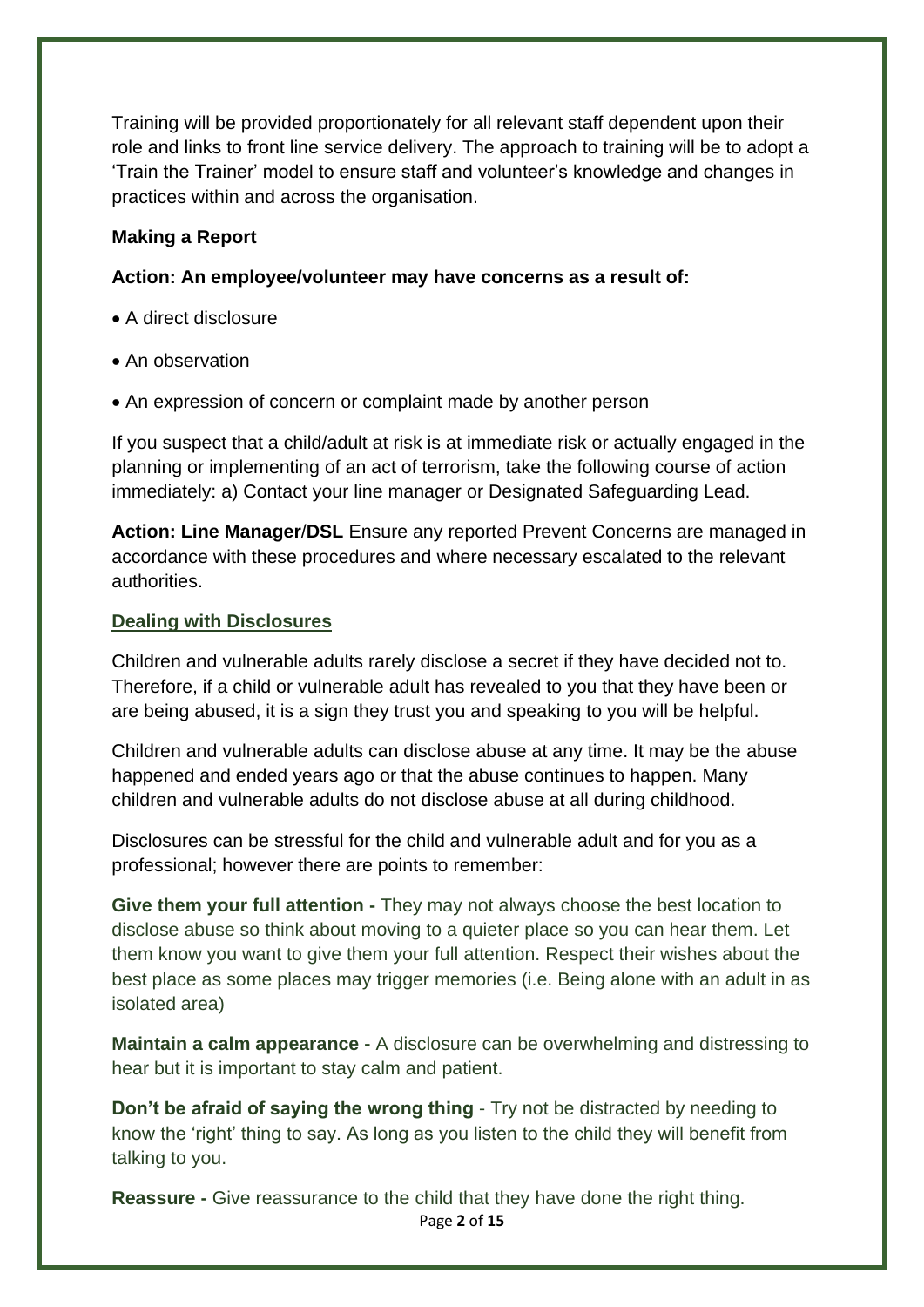Let the child use their own words – it is important NOT to make assumptions. Just listen to what they are telling you and do not interrupt a child who is recalling.

**Don't examine marks or injuries and DO NOT take photographs** – leave this to the police

**Explain what you will do next** – it is important they understand. Advise the child that for them to be safe they will need to talk to another person about their experience but that you will be there to support them.

**Do not ask them to write anything down** – you need to take notes AFTER the meeting and not during but do not ask a child to sign anything

**Remember, you are not expected to investigate what the child has told you, this is the role of a Social Worker and Police Officer – you must report what the child has told you, to the Helping Angels Designated Safeguarding Officer**

#### **How to report a concern**

If a client discloses to you/ shows you an injury you should always follow the TED questioning approach.

Tell me

**Explain** 

**Describe** 

**For example:**

- Tell me what you mean

- Explain how this happened

- Describe how they did this

If a Concern is reported to you follow our safeguarding flow chart shown in Appendix 1. Along with the following the flow chart you are expected to fill in the concern form shown in Appendix 2. This concern form should be filled in with any concern in writing and given to your manager that day or at least within 24 hours but should be reported by phone immediately as stated in the flow chart. All staff will have these forms available in their staff packs if not these are available from the office.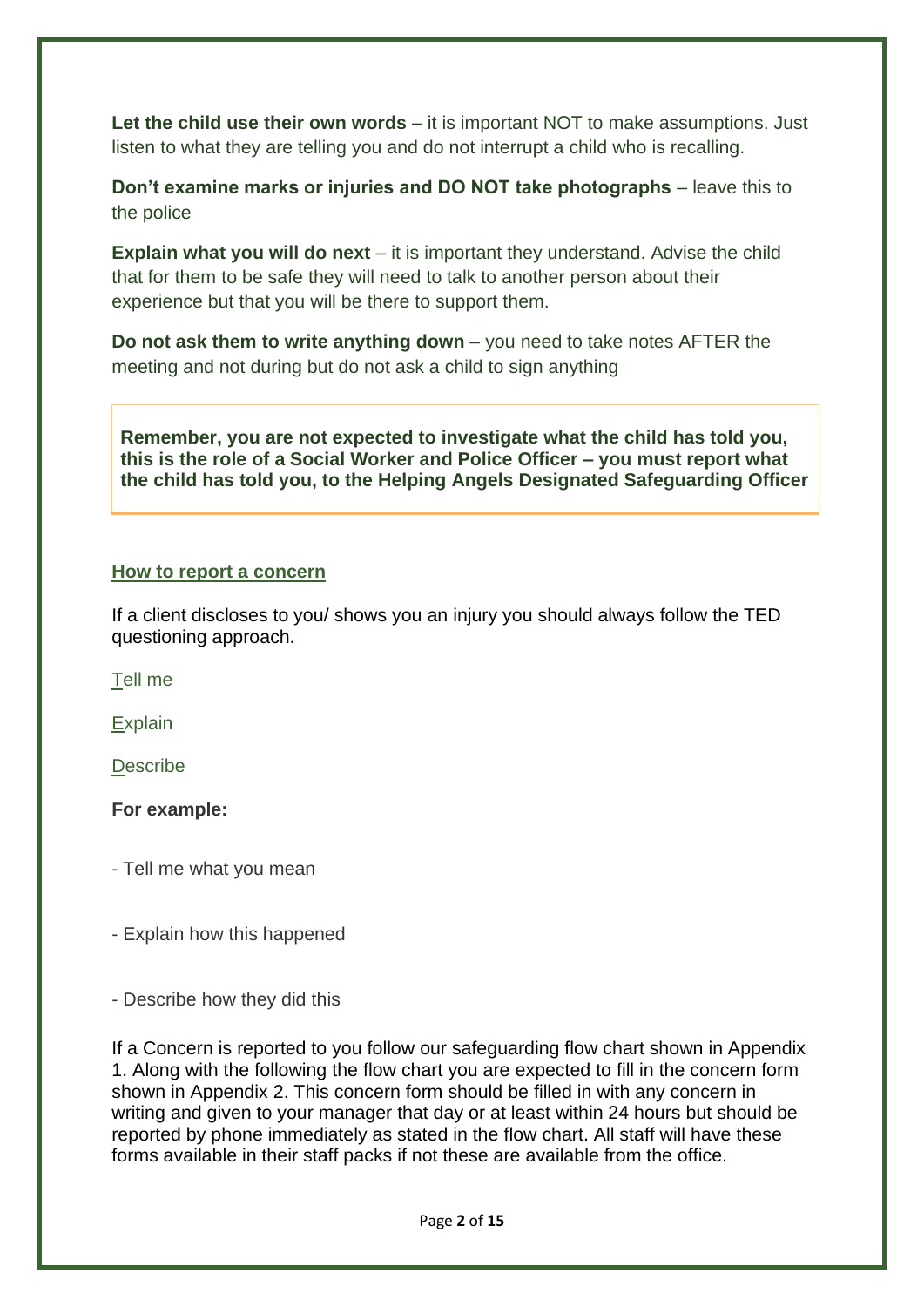If your concern is about a member of staff this should immediately be taken to the Registered care manager who will discuss this with HR or the Local Authority Designated officer.

#### **Private fostering**

There is a mandatory duty to inform the local authority of children in private fostering arrangements.

#### **Restrictive Practice**

This is referring to physical restraint, devices (harnesses/wheelchairs/leg restraint) medication or seclusion (time out).

Restrictive practice must always be legally and ethically justified. It must be necessary to prevent serious harm. We would only use Restrictive practice if this was mentioned in an adults or children's care plans. For more information about this please refer to our Challenging behaviour policy.

#### **Safe Recruitment**

See our Safer Recruitment policy for how we make sure that all staff are safe to work with children. We follow all guidelines stated in the Protection of Freedoms Act and DBS all employees every three years**.**

Other Related acts that go in conjunction with this policy:

**Children and Social Work 2017 The Care Act 2014**

**Children Act 1989 and 2004**

**Safeguarding Vulnerable groups act 2006**

**Protection of Freedoms Act 2014**

**Children and Families Act 2014 – This introduced the EHC.** 

**Adoption and Children Act 2012 &2006**

**Female Genital Mutilation Avt 2003**

**Children and Young person's 2008**

**Working Together to safeguard children**

**Mental Capacity Policy and Deprivation of Liberty Safeguards (DoLS)**

**The Care Quality Commission (CQC)**

**The Human Rights Act 1998**

Page **2** of **15**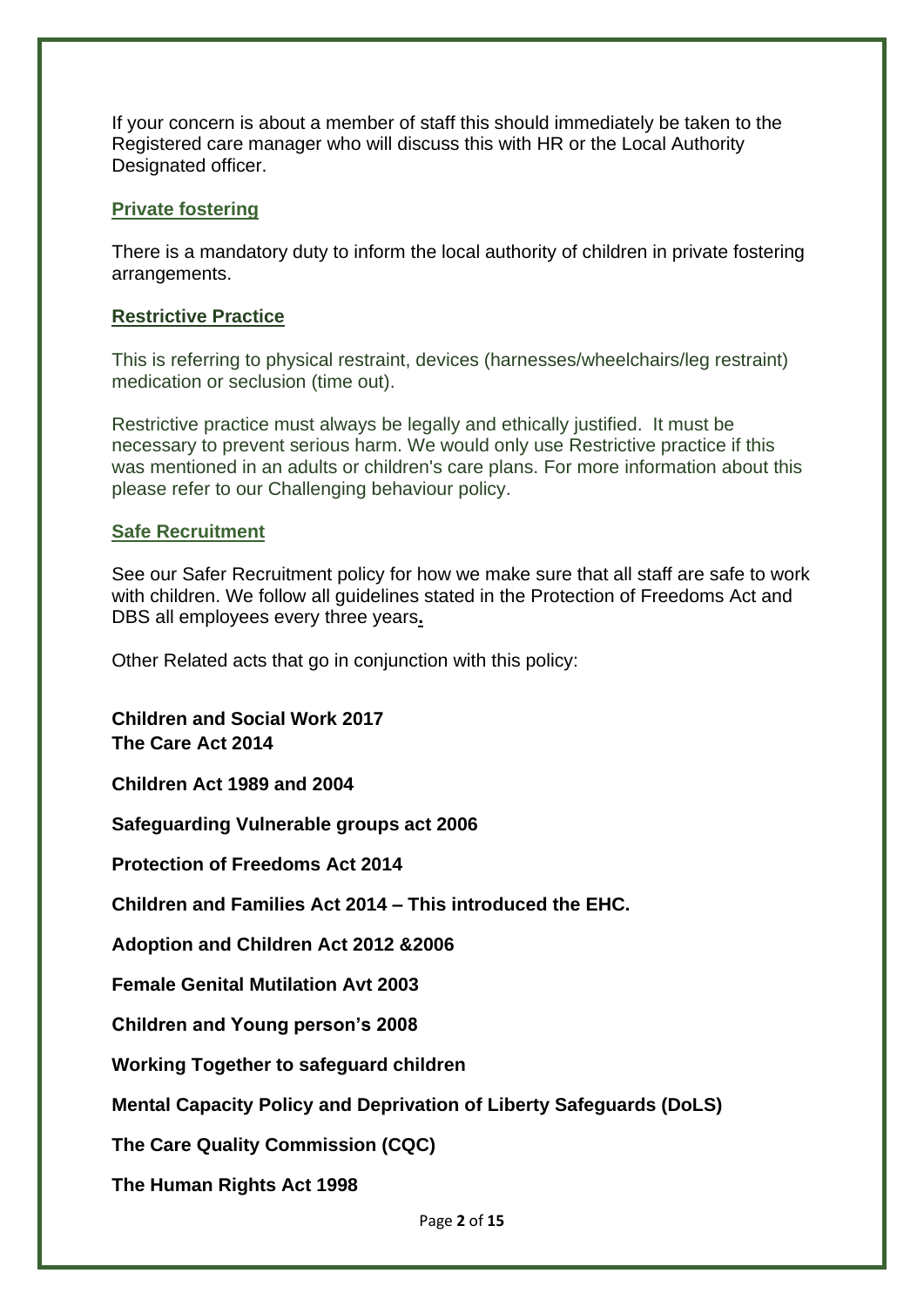**The Mental Health Act 2005**

**The Data Protection Act**

**The Equality Act 2010**

**Protection of Freedom Act** 

**IF YOU ARE UNSURE REPORT IT, SEEK ADVICE AND GUIDANCE IMMEDIATELY**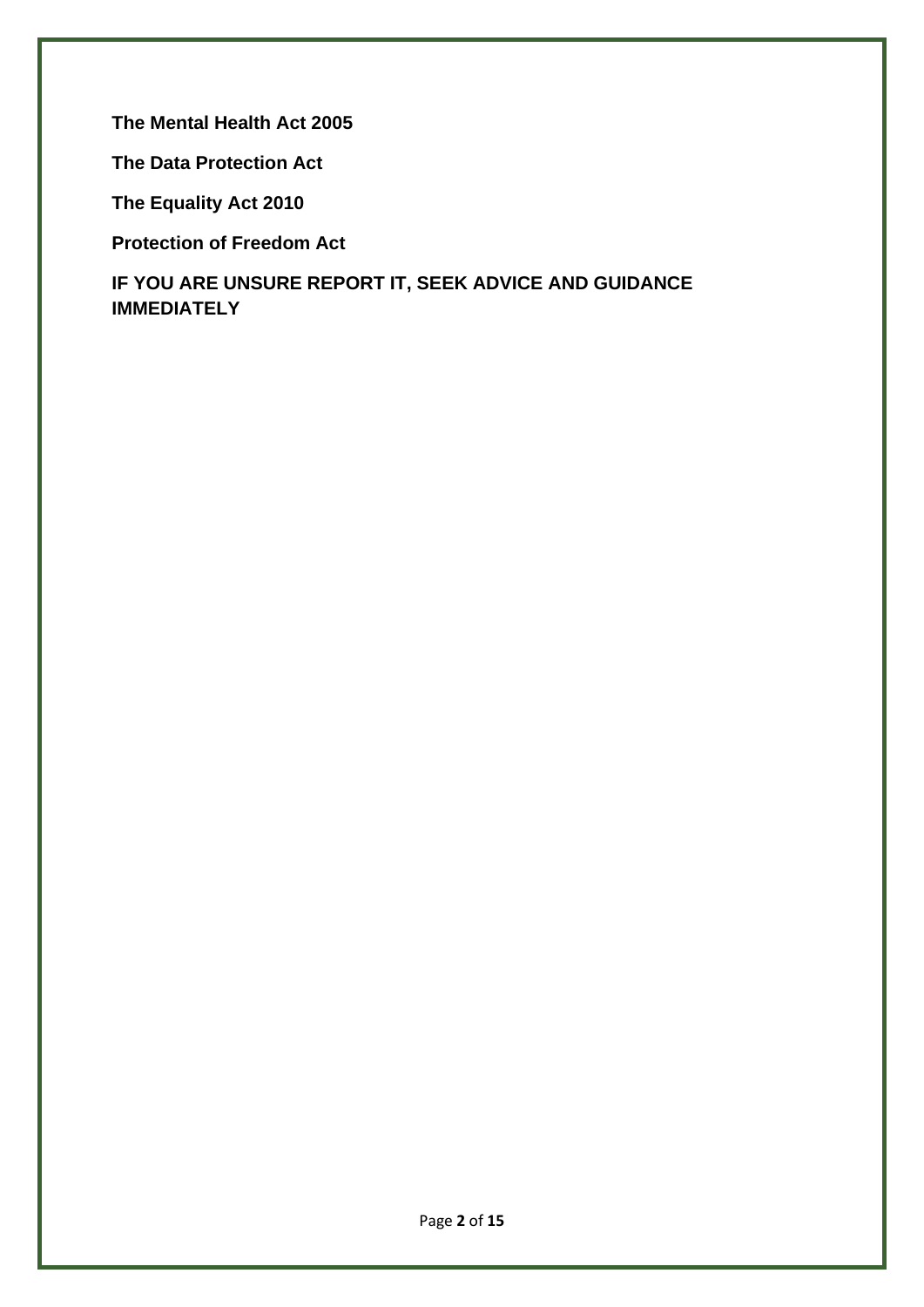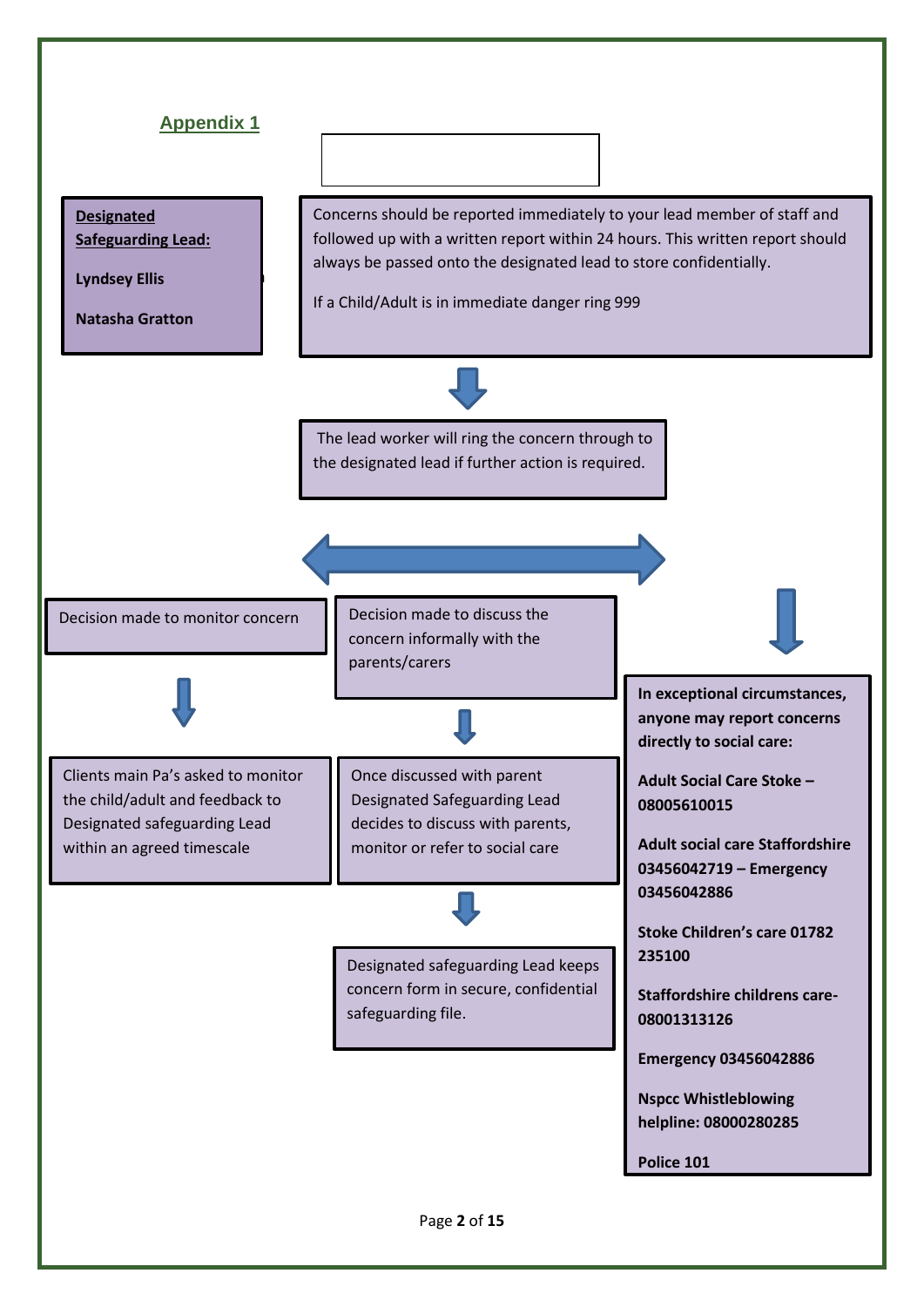| <b>Nature of concern/disclosure</b>                                                                                                                  |                                       |
|------------------------------------------------------------------------------------------------------------------------------------------------------|---------------------------------------|
| Please include where you were when the child made a disclosure, what you saw, who else was<br>there, what did the child say or do and what you said. |                                       |
| Time & date of incident:                                                                                                                             |                                       |
| Was there an injury?<br>Yes / No<br>Describe the injury:                                                                                             | Did you see it?<br>Yes / No           |
| Have you filled in a body map to show where the injury is and its approximate size?<br>Yes / No                                                      |                                       |
| Was anyone else with you? Who?                                                                                                                       |                                       |
| Has this happened before?                                                                                                                            | Did you report the previous incident? |
| Who are you passing this information to?                                                                                                             |                                       |
| Name:                                                                                                                                                |                                       |
| Position:                                                                                                                                            |                                       |
| Your signature:                                                                                                                                      |                                       |
| Time form completed:                                                                                                                                 |                                       |
| Date:                                                                                                                                                |                                       |
|                                                                                                                                                      |                                       |

Time and Date form received by DSL: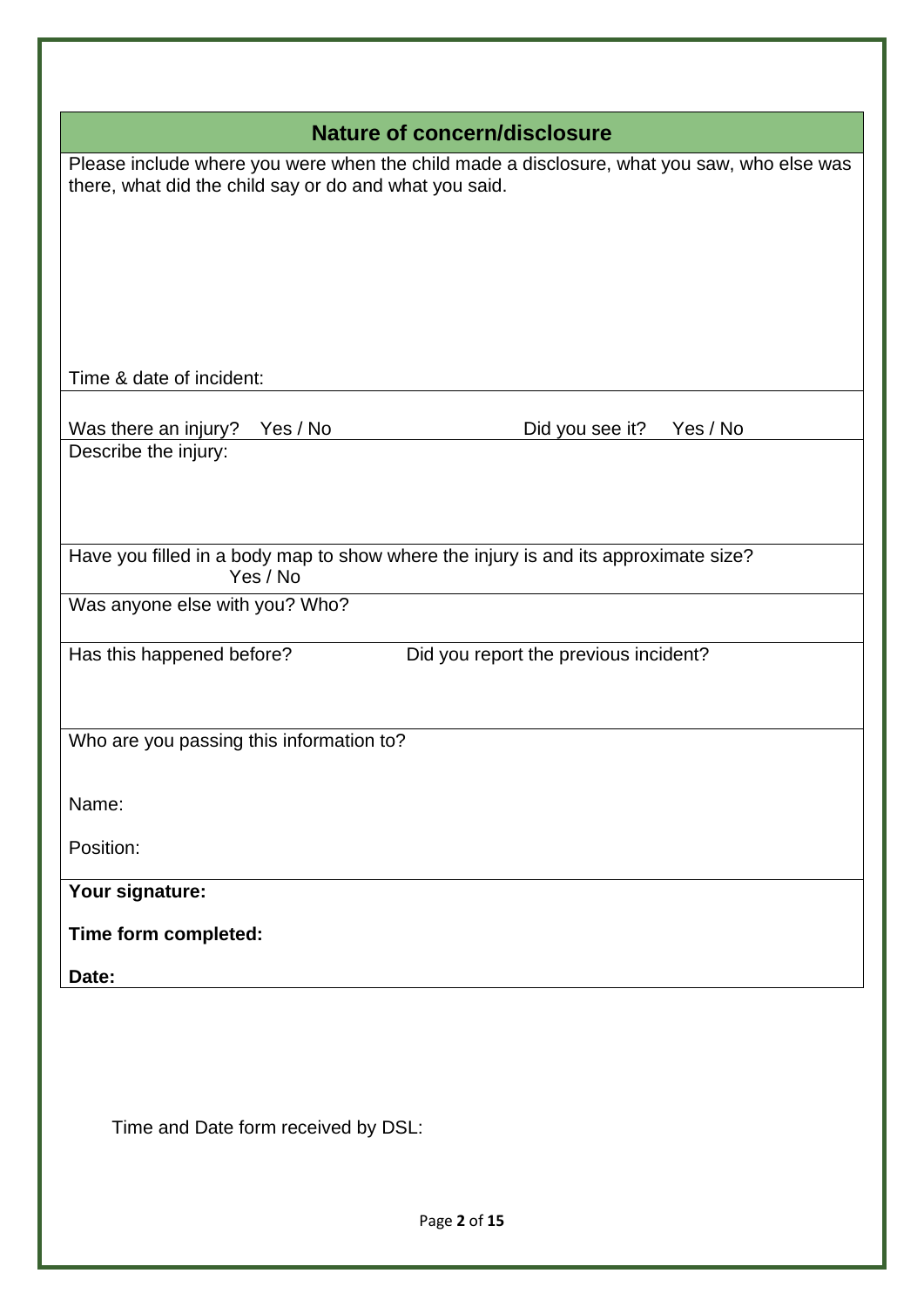Action taken by DSL:

Action Taken time and date:

Action Taken time and date:

Parents informed? Yes / No (If No, state reason)

Feedback given to…?







disclosure

Carer **Designated Lead** Member/Volunteer **Person who recorded** 

Further Action Agreed: